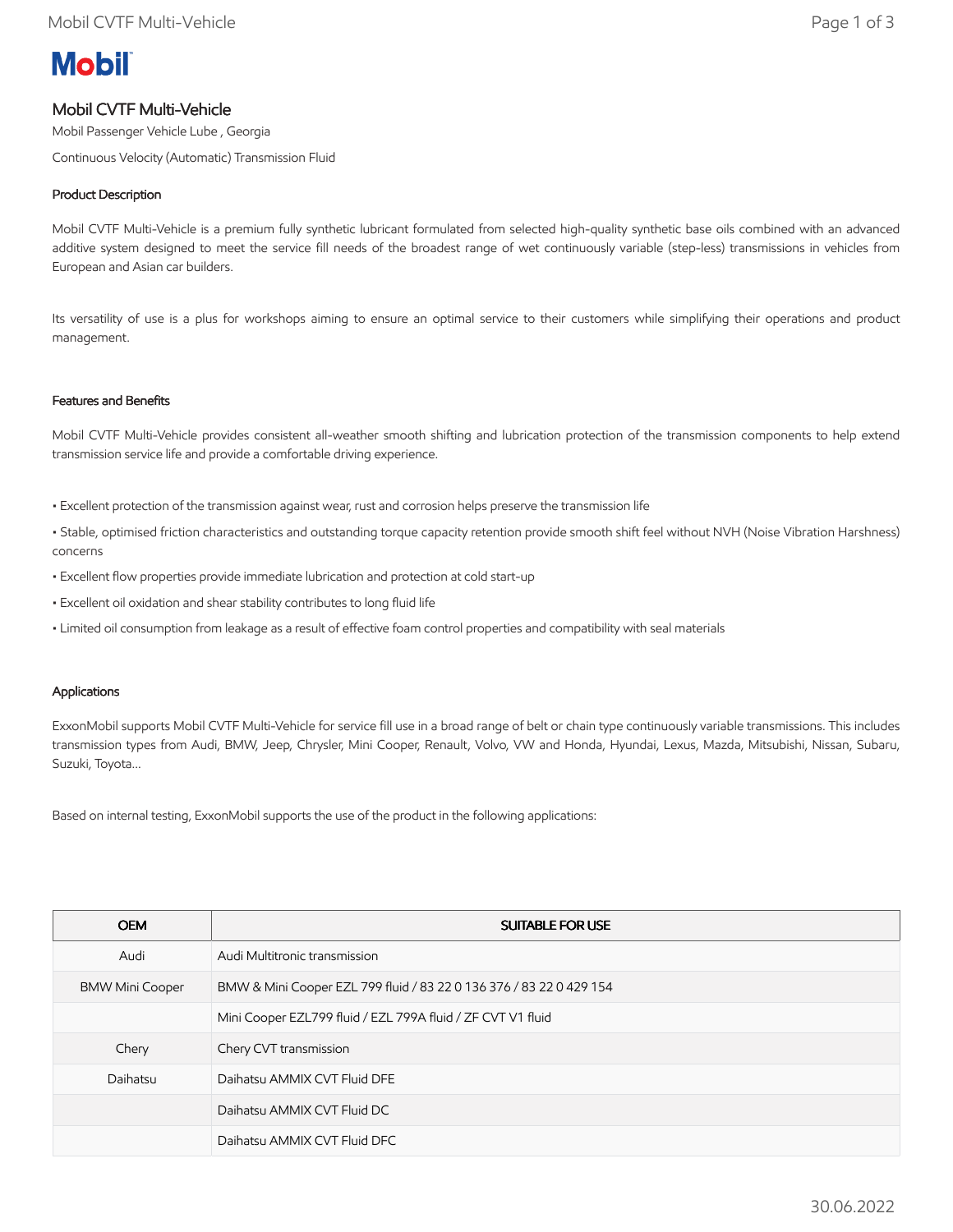## Mobil CVTF Multi-Vehicle **Page 2 of 3**

Ŷ.

| <b>OEM</b>            | <b>SUITABLE FOR USE</b>                                                                            |
|-----------------------|----------------------------------------------------------------------------------------------------|
|                       | Daihatsu Fluid TC                                                                                  |
| Chrysler, Dodge, Jeep | Dodge/Jeep/Chrysler NS-2 fluid                                                                     |
|                       | Dodge/Chrysler/Jeep/Mopar CVT+4                                                                    |
| Fiat                  | Fiat Tutela Car CVT N.G                                                                            |
| Fujijyuuko            | Fujijyuuko i-CVTF FG                                                                               |
| GM/Saturn             | GM/Saturn DEX-CVT spec, GM1940713 and 1940714                                                      |
| Honda                 | Honda Multimatic HMMF fluid (without starting clutch)                                              |
|                       | Honda HCF2 fluid                                                                                   |
|                       | Honda Z-1 transmission (CVT model, without starting clutch, and car models from 2008 onwards only) |
|                       | Honda CVT transmission (without a starting clutch)                                                 |
| Hyundai/Kia           | Hyundai/Kia CVT-1 fluid                                                                            |
|                       | Hyundai/Kia SP III transmission (CVT model)                                                        |
| Idemitsu              | Idemitsu CVTF-EX1 fluid                                                                            |
| Lexus                 | Lexus Fluid TC, Fluid FE                                                                           |
| Mazda                 | Mazda JWS 3320T fluid                                                                              |
| MG Rover              | MG Rover EM-CVT                                                                                    |
| Mitsubishi            | Mitsubishi CVTF-J1 fluid (MMC Diaqueen CVT Fluid J1)                                               |
|                       | Mitsubishi CVTF-J4 and -J4+ fluid (MMC Diaqueen CVT Fluid J4 and J4+)                              |
|                       | Mitsubishi (Diaqueen) SP-III fluid (CVT model only)                                                |
|                       | Mitsubishi CVTF ECO J4 fluid                                                                       |
| Nissan                | Nissan NS-1, NS-2, NS-3 fluids                                                                     |
|                       | Nissan N-CVT                                                                                       |
| Punch                 | Punch CVT (without starting clutch)                                                                |
| Renault               | Renault Elf Matic CVT fluid                                                                        |
| Subaru                | Subaru iCVT fluid                                                                                  |
|                       | Subaru iCVT FG fluid                                                                               |
|                       | Subaru ECVT fluid                                                                                  |
|                       | Subaru Lineartronic chain CVT transmission and CVT II Fluid, K0425Y0710                            |
|                       | Subaru Lineartronic High Torque (HT) CVT Fluid, CV-30, K0421Y0700                                  |
|                       | Subaru NS-2 fluid                                                                                  |
| Suzuki                | Suzuki CVTF TC fluid                                                                               |
|                       | Suzuki CVTF 3320 fluid                                                                             |
|                       | Suzuki CVTF 4401 fluid                                                                             |
|                       | Suzuki NS-2 fluid                                                                                  |
|                       | Suzuki CVT Green 1 & 2 fluids                                                                      |
|                       | Suzuki CVT Green 1V fluid                                                                          |